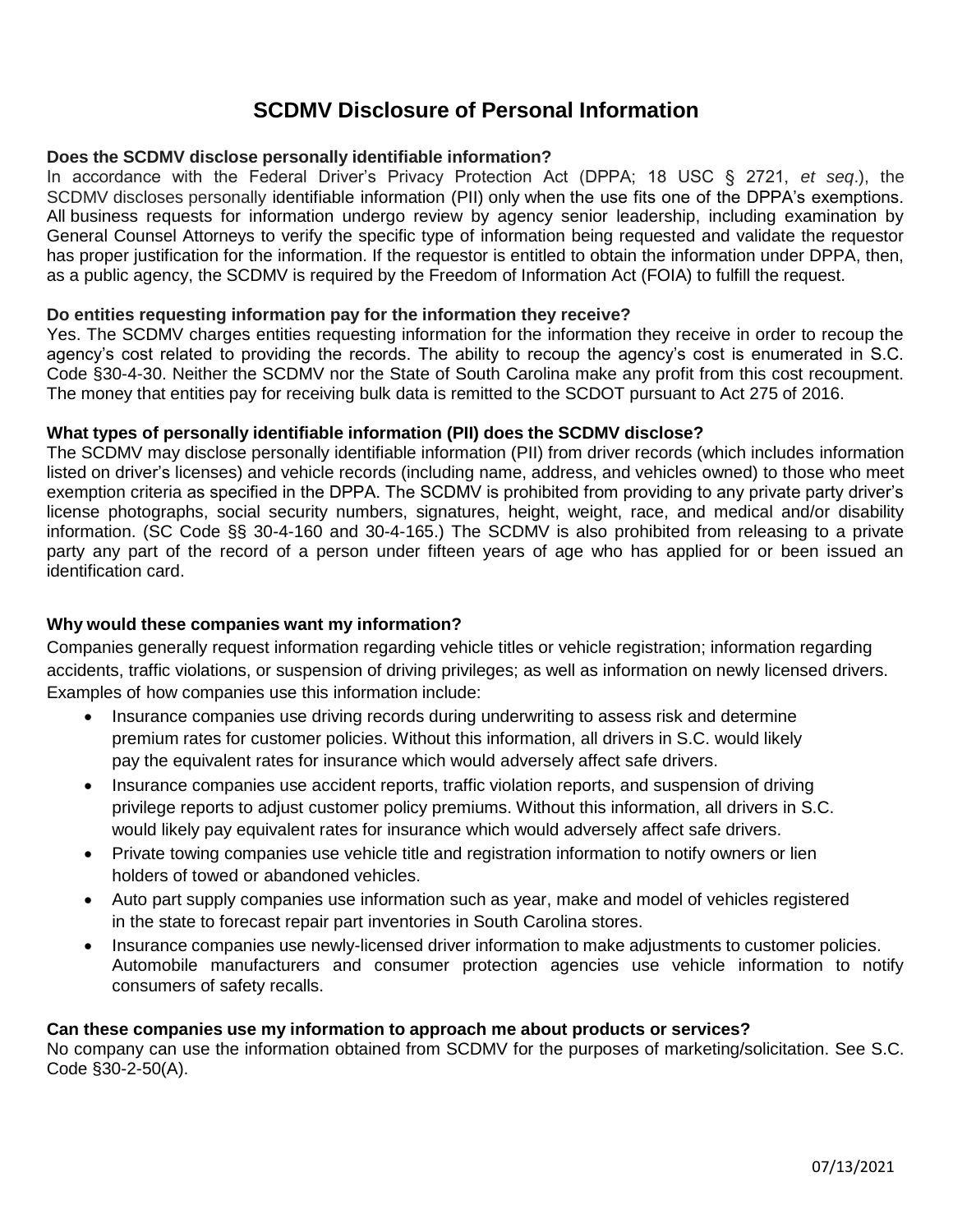## **What security precautions does SCDMV take with these companies?**

Companies requesting data from SCDMV enter into contractual agreements with the Department regarding the use and security of the data they obtain. These SCDMV contracts include security controls to promote information security. SCDMV information security requirements are based on security best practices and the National Institute of Standards and Technology. Mandated security awareness training by companies must include the proper handling of PII. SCDMV also includes clauses in contracts that allow the Department to audit companies who receive information, to publicly disclose any misuse of information by companies, and to immediately terminate any contract if the Department believes the information is or has been improperly used or accessed. If SCDMV identifies a customer misusing SCDMV information, access is suspended pending an investigation by the agency and, if fraudulent activity is suspected, the case is immediately referred to the South Carolina Law Enforcement Division (SLED) for investigation.

# **Types of Information the SCDMV Discloses**

The SCDMV facilitates access to information for approved service providers in order to improve driver services, insurance rates, and vehicle safety for South Carolina citizens. Information provided is grouped as follows:

## **Vehicle Registration Information:**

**Type of Data:** Owner Name and Address, Vehicle Identification Number (VIN), make, model, year

**Purpose:** This information is provided to service providers for notification of recalls or other safety concerns related to specific vehicles. This information allows vehicle manufacturers to know who currently owns a specific vehicle make, model, type, and equipment package. Companies need this information to get timely recall and safety information to current vehicle owners.

#### **Example of Service Providers:** Safety First Recalls

**Example of companies using this information include:** Ford Motor Company

#### **Violations, Suspensions:**

#### **Type of Data:** Driver's License Number

**Purpose:** This information is provided to service providers for awareness of traffic violations and collisions to aid with risk evaluation. It allows companies to charge appropriate rates to their customers individually rather than increase overall rates due to problem drivers. In addition, this information is provided to businesses to monitor the safety and legality of their drivers and use of company vehicles.

#### **Example of Service Providers:** Explore Information Services

#### **Example of companies using this information include:** GEICO

#### **Newly Licensed Drivers:**

**Type of Data:** Driver's License Number, Name, Address, Date of Birth

**Purpose:** This information is provided to insurance companies to ensure that new drivers are appropriately insured.